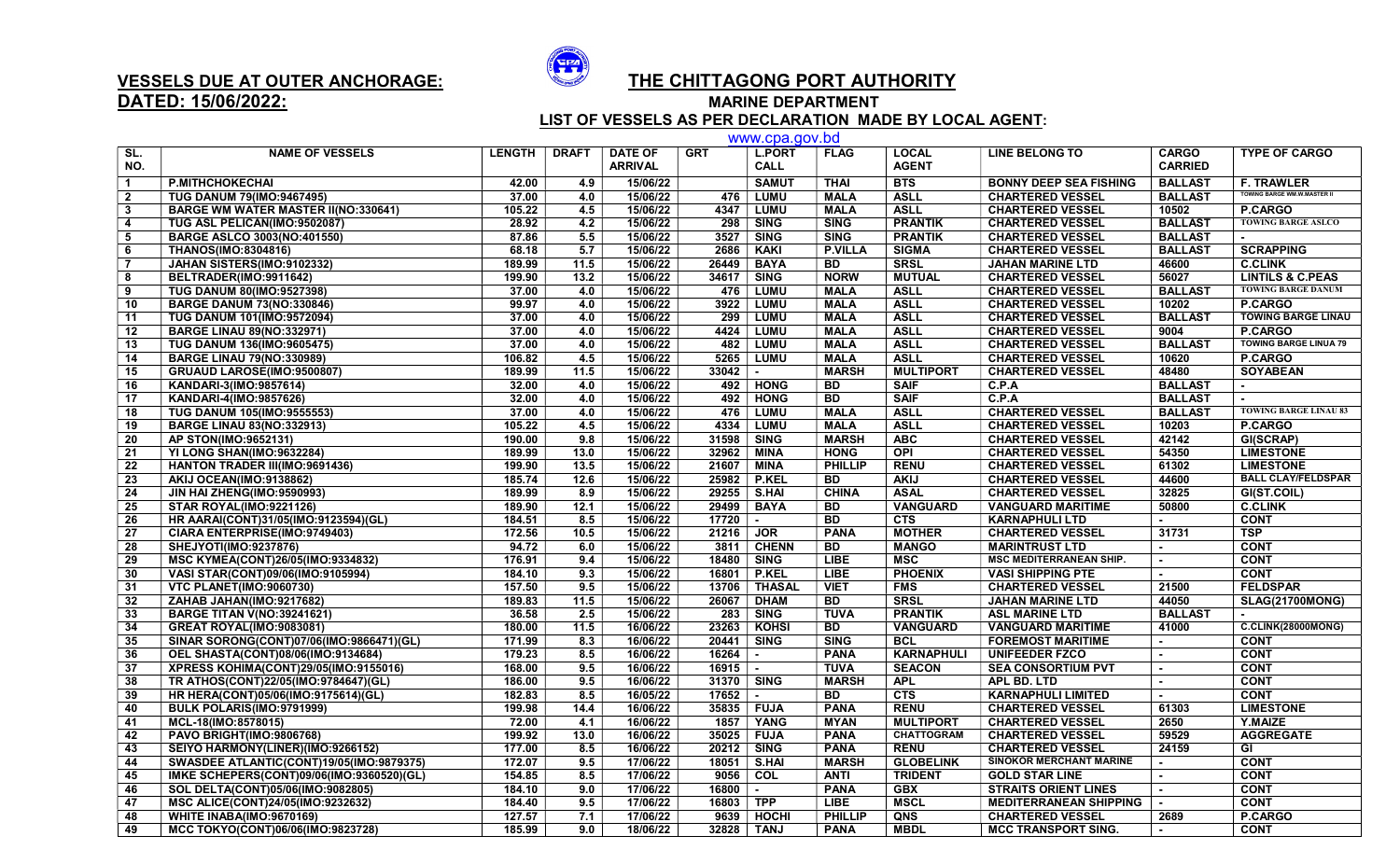| 50             | YM HAWK(CONT)12/06(IMO:9299317)(GL)           | 168.80 | 8.5  | 18/06/22 | $15167$ .       |                    | <b>TAIW</b>   | <b>TML</b>       | YANG MING MARINE              | $\blacksquare$ | <b>CONT</b>    |
|----------------|-----------------------------------------------|--------|------|----------|-----------------|--------------------|---------------|------------------|-------------------------------|----------------|----------------|
| 51             | THOR FRIEND(IMO:9499967)(72HRS)               | 116.99 | 6.0  | 18/06/22 | 8545            | $\sim$             | <b>PANA</b>   | <b>ASCL</b>      | <b>CHARTERED VESSEL</b>       | 2612           | P.CARGO        |
| 52             | <b>SHUN XIN(IMO:9454656)</b>                  | 189.99 | 12.8 | 18/06/22 |                 | 32983   KOHSI      | <b>HONG</b>   | <b>SEACOM</b>    | <b>CHARTERED VESSEL</b>       | 54980          | <b>C.CLINK</b> |
| 53             | HR SARERA(CONT)08/06(IMO:9157404)(GL)         | 184.51 | 8.5  | 18/06/22 | 16772           | $\sim$             | BD            | <b>CTS</b>       | <b>KARNAPHULI LIMITED</b>     | $\sim$         | <b>CONT</b>    |
| 54             | KOTA BISTARI(CONT)07/06(IMO:9695107)          | 179.50 | 8.2  | 18/06/22 | 20886           | $\sim$             | <b>SING</b>   | PIL(BD)          | <b>PACIFIC INTER. LINES</b>   | $\sim$         | <b>CONT</b>    |
| 55             | FATEMA JAHAN(IMO:9118422)                     | 185.74 | 11.5 | 18/06/22 | 26063 SING      |                    | BD            | <b>SRSL</b>      | <b>S.R.SHIPPING LTD</b>       | 44200          | <b>SLAG</b>    |
| 56             | CROWN VIRTUE(IMO:9216676)                     | 189.99 | 12.1 | 18/06/22 | 28615           | <b>BAYA</b>        | <b>BD</b>     | <b>CMSS</b>      | <b>CHARTERED VESSEL</b>       | 49400          | <b>C.CLINK</b> |
|                |                                               |        |      |          |                 |                    |               |                  |                               |                |                |
| 57             | MARINE TARABA(CONT)09/06(IMO:9445019)         | 171.99 | 9.5  | 19/06/22 | 17294           | <b>P.KEL</b>       | <b>PANA</b>   | <b>COLUMBIA</b>  | WAN HAI LINES LTD             | ÷.             | <b>CONT</b>    |
| 58             | XPRESS DHAULAGIRI(CONT)09/06(IMO:9760639)(GL) | 169.99 | 9.5  | 19/06/22 | 18826           |                    | <b>SING</b>   | <b>SEACON</b>    | <b>SEA CONSORTIUM PVT</b>     |                | <b>CONT</b>    |
| 59             | MSC MAKOTO II (CONT)02/06(IMO:9236212)(GL)    | 175.49 | 9.5  | 19/06/22 | 18283           | $\sim$             | LIBE          | MSC              | <b>MEDITERRANEAN SHIP.</b>    | $\sim$         | <b>CONT</b>    |
| 60             | <b>MSC TRADER II(CONT)12/06(IMO:9230775)</b>  | 184.04 | 9.5  | 19/06/22 | 16803 COL       |                    | LIBE          | <b>MSC</b>       | <b>MEDITERRANEAN SHIPPING</b> | $\sim$         | <b>CONT</b>    |
| 61             | <b>SPM BANGKOK(IMO:9284673)</b>               | 117.83 | 5.5  | 19/06/22 | 9697            | $\sim$             | <b>THAI</b>   | <b>ASCL</b>      | <b>CHARTERED VESSEL</b>       |                | <b>P.CARGO</b> |
| 62             | FSL SINGAPORE(CONT)19/04(IMO:9845037)(GL)     | 171.99 | 9.5  | 20/06/22 | 16850 COL       |                    | LIBE          | <b>MSCL</b>      | <b>FAR SHIPPING LINE</b>      |                | <b>CONT</b>    |
| 63             | MAERSK NESNA(CONT)17/04(IMO:9865881)          | 171.99 | 9.5  | 20/06/22 | 25805           |                    | <b>PANA</b>   | <b>MBDL</b>      | <b>MCC TRANSPORT</b>          |                | <b>CONT</b>    |
| 64             | OEL COLOMBO(CONT)12/05(IMO:9351804)           | 150.06 | 8.5  | 20/06/22 | 9990            | COL                | <b>PANA</b>   | MSC              | <b>MEDITERRANEAN SHIPPING</b> |                | <b>CONT</b>    |
| 65             | MAERSK JAKARTA(CONT)07/06(IMO:9865881)        | 185.99 | 9.5  | 20/06/22 | 32965           | <b>TANJ</b>        | <b>PANA</b>   | <b>MBDL</b>      | <b>MCC TRANSPORT SING</b>     |                | <b>CONT</b>    |
| 66             | HR SAHARE(CONT)12/06(IMO:9157399)(GL)         | 184.51 | 8.5  | 20/06/22 | 16772           | $\sim$             | BD            | <b>CTS</b>       | <b>KARNAPHULI LTD</b>         | $\sim$         | <b>CONT</b>    |
|                |                                               |        |      |          |                 |                    |               |                  |                               | $\sim$         |                |
| 67             | CELSIUS NELSON(CONT)12/06(IMO:9377690)        | 171.99 | 8.5  | 20/06/22 | 17518           | COL                | <b>MARSH</b>  | <b>CNCL</b>      | <b>FEEDERTECH PTE LTD</b>     |                | <b>CONT</b>    |
| 68             | EF EMMA(CONT)07/06(IMO:9357808)(GL)           | 182.43 | 8.5  | 20/06/22 | 17964           | COL                | <b>PORTU</b>  | <b>CNCL</b>      | FEEDERTECH PTE LTD.           |                | <b>CONT</b>    |
| 69             | KOTA RUKUN(CONT)14/06(IMO:9167459)            | 144.01 | 8.0  | 20/07/22 | 9422            | <b>SING</b>        | <b>SING</b>   | PIL(BD)          | <b>PACIFIC INTER. LINE</b>    |                | <b>CONT</b>    |
| 70             | CAPE ARAXOS(CONT)24/05(IMO:9696084)           | 185.00 | 9.5  | 21/06/22 | 25165           | <b>P.KEL</b>       | <b>SING</b>   | <b>APL</b>       | APL BD. LTD                   |                | <b>CONT</b>    |
| 71             | <b>MSC JAUNITA F(CONT)12/06(IMO:9235608)</b>  | 146.45 | 8.5  | 21/06/22 | 9528            | COL                | LIBE          | <b>MSC</b>       | <b>MEDITERRANEAN SHIPPING</b> | $\sim$         | <b>CONT</b>    |
| 72             | HAIAN EAST(CONT)12/06(IMO:9363144)(GL)        | 182.52 | 8.0  | 22/06/22 | 18102           | $\sim$             | <b>VIET</b>   | <b>IPL</b>       | <b>SAMUERA SHIPPING</b>       |                | <b>CONT</b>    |
| 73             | HMM CHITTAGONG(CONT)13/06(IMO:9701293)        | 184.99 | 8.0  | 22/06/22 | 25145           | <b>NINGBO</b>      | <b>KOREA</b>  | OIL              | <b>HYUNDAI MERCHANT</b>       | $\sim$         | <b>CONT</b>    |
| 74             | ANTON SCHEPERS(CONT)27/01(IMO:9217553)(GL)    | 164.65 | 7.2  | 23/06/22 | $\sim$          | COL                | <b>ANTI</b>   | <b>MSCL</b>      | <b>FAR SHIPPING LINE</b>      | $\sim$         | <b>CONT</b>    |
| 75             | OEL SINGAPORE(CONT)16/05(IMO:9345910)         | 150.07 | 8.5  | 23/06/22 | 9990            | COL                | <b>PANA</b>   | MSC              | <b>MEDITERRANEAN SHIP.</b>    |                | <b>CONT</b>    |
| 76             | KOTA RAJIN(CONT)08/06(IMO:9296286)(GL)        | 145.93 | 8.0  | 23/06/22 | 9678            | <b>SING</b>        | <b>SING</b>   | PIL(BD)          | <b>PCIFIC INTER. LINES</b>    | $\sim$         | <b>CONT</b>    |
|                |                                               |        |      |          |                 |                    |               |                  |                               |                |                |
| 77             | SINAR BANGKA(CONT)08/06(IMO: 9220304)(GL)     | 147.00 | 8.5  | 23/06/22 | 12563           | $\sim$             | <b>SING</b>   | <b>TRIDENT</b>   | <b>GOLD STAR LINE LTD</b>     |                | <b>CONT</b>    |
| 78             | MSC EMILY II(CONT)29/05(IMO:9236444)          | 184.10 | 9.5  | 23/06/22 | 16802 PTP       |                    | LIBE          | <b>MSC</b>       | <b>MSC MEDITERRANEAN</b>      |                | <b>CONT</b>    |
| 79             | MAERSK KWANGYANG(CONT)31/05(IMO:9858747)      | 185.99 | 9.5  | 23/06/22 | 32828           | $\sim$             | <b>LIBE</b>   | <b>MBDL</b>      | <b>MCC TRANSPORT</b>          |                | <b>CONT</b>    |
| 80             | XPRESS NUPTSE(CONT)12/06(IMO:9678630)         | 169.99 | 9.5  | 23/06/22 | 18871           | $\sim$             | LIBE          | <b>SEACON</b>    | <b>SEA CONSORTIUM PVT</b>     | $\sim$         | <b>CONT</b>    |
| 81             | SITC KEELUNG(CONT)12/06(IMO:9712761)(GL)      | 172.00 | 9.5  | 24/06/22 |                 | 17119   SHEKOU     | <b>HONG</b>   | <b>FAMFA</b>     | <b>SITC CONTTAINER</b>        |                | <b>CONT</b>    |
| 82             | SOL PROMISE(CONT)12/06(IMO:9363156)(GL)       | 182.52 | 9.5  | 24/06/22 | 18102           |                    | <b>PANA</b>   | GBX              | <b>STRAITS ORIENT LINE</b>    |                | <b>CONT</b>    |
| 83             | AS ROBERTA(CONT)12/06(IMO:9330903)(GL)        | 170.15 | 9.5  | 24/06/22 | 15995           | $\sim$             | <b>LIBE</b>   | <b>SEACON</b>    | <b>SEA CONSORTIUM PVT</b>     |                | <b>CONT</b>    |
| 84             | MAERSK XIAMEN(CONT)13/06(IMO:9858723)         | 185.99 | 9.5  | 24/06/22 | 32965           | $\sim$             | <b>SING</b>   | <b>MBDL</b>      | <b>MCC TRANSPORT</b>          |                | <b>CONT</b>    |
| 85             | SEOUL GLOW(CONT)05/06(IMO:9357535)            | 175.10 | 8.0  | 24/06/22 | 18123   SING    |                    | LIBE          | <b>CT</b>        | <b>SWORDFISH LIMITED</b>      |                | <b>CONT</b>    |
| 86             | A.IDEFIX(CONT)24/03(IMO:9354662)              | 182.83 | 9.5  | 25/06/22 | $\sim$ 1        | $\sim$             | <b>MALT</b>   | <b>SEACON</b>    | <b>SEA CONSORTIUM PVT</b>     |                | <b>CONT</b>    |
| 87             |                                               | 186.35 | 9.0  | 25/06/22 | 22914           | $\sim$             | <b>PORTU</b>  | <b>SEACON</b>    | <b>SEA CONSORTIUM PVT LTD</b> |                | <b>CONT</b>    |
|                | WINNER(CONT)12/05(IMO:9347281)                |        |      |          |                 |                    |               |                  |                               |                |                |
| 88             | MTT SINGAPORE(CONT)12/05(IMO:9131060)(GL)     | 140.00 | 9.5  | 25/06/22 | 8276            | $\sim$             | <b>MALA</b>   | <b>SEACON</b>    | SEA CONSORTIUM PVT LTD        |                | <b>CONT</b>    |
| 89             | XPRESS SAGARMALA(CONT)19/04(IMO:9862736)(GL)  | 172.00 | 9.5  | 25/06/22 | 19235           | $\sim$             | <b>SING</b>   | <b>SEACON</b>    | <b>SEA CONSORTIUM PVT</b>     |                | <b>CONT</b>    |
| 90             | BLPL TRUST (CONT)26/05(IMO:9119660)           | 166.62 | 8.5  | 25/06/22 | 15741           | $\sim$             | <b>PANA</b>   | <b>GBX</b>       | <b>BLPL SINGAPORE PTE LTD</b> |                | <b>CONT</b>    |
| 91             | <b>MOUNT KELLETT(CONT)05/06(IMO:9760627)</b>  | 169.99 | 9.5  | 25/06/22 | 18870   SING    |                    | <b>SING</b>   | <b>APL</b>       | APL (BD) PVT. LTD             |                | <b>CONT</b>    |
| 92             | SOL MALAYSIA(CONT)13/06(IMO:9081019)(GL)      | 167.00 | 9.0  | 26/06/22 | 15741           | $\sim$             | <b>SING</b>   | <b>GBX</b>       | <b>STRAITS ORIENT LINE</b>    |                | <b>CONT</b>    |
| 93             | KOTA RANCAK(CONT)13/06(IMO:9296298)(GL)       | 145.93 | 8.0  | 26/06/22 |                 | 9678   SING        | <b>SING</b>   | PIL(BD)          | <b>PACIFIC INTER. LINE</b>    |                | <b>CONT</b>    |
| 94             | EASTAWAY JAMUNA(CONT)14/06(IMO:9348998)       | 182.52 | 9.5  | 26/06/22 | 18017           |                    | <b>SING</b>   | <b>SEACON</b>    | <b>SEA CONSORTIUM PVT</b>     | $\sim$         | <b>CONT</b>    |
| 95             | GREEN EARTH(CONT)14/06(IMO:9865984)(GL)       | 172.07 | 9.5  | 26/06/22 | 17954           | $\sim$             | <b>SING</b>   | <b>SEACON</b>    | <b>SEA CONSORTIUM PVT</b>     |                | <b>CONT</b>    |
| 96             | MCC CEBU(CONT)09/06(IMO:9823730)              | 185.99 | 9.0  | 27/06/22 | 32828           | $\sim$             | <b>PANA</b>   | <b>MBDL</b>      | <b>MCC TRANSPORT</b>          |                | <b>CONT</b>    |
| 97             | SEA MASTER(CONT)21/04(IMO:9625920)            | 170.00 | 8.5  | 28/06/22 | 20239           | $\sim$             | <b>LIBE</b>   | <b>TRIDENT</b>   | <b>GOLD STAR LINE</b>         |                | <b>CONT</b>    |
| 98             | KOTA NALURI(CONT)24/05(IMO:9362308)           | 179.70 | 8.5  | 30/06/22 | 20902   SING    |                    | <b>SING</b>   | PIL(BD)          | <b>PACIFIC INTER, LINE</b>    |                | <b>CONT</b>    |
| 99             |                                               | 185.00 | 9.5  | 01/07/22 | 25090 l         | <b>SING</b>        | <b>SING</b>   | <b>APL</b>       | APL BD PVT LTD                |                | <b>CONT</b>    |
|                | CAPE QUEST(CONT)07/06(IMO:9734159)            |        |      |          |                 |                    |               |                  |                               |                |                |
| 100            | BANGKOK(CONT)23/05(IMO:9197349)(GL)           | 168.00 | 9.5  | 03/07/22 | 16986           | <b>SING</b>        | <b>PANA</b>   | <b>ONE</b>       | <b>OCEAN NETWORK EXPRESS</b>  |                | <b>CONT</b>    |
| 101            | MTT SAPANGAR(CONT)12/06(IMO:9872236)          | 172.00 | 9.5  | 05/07/22 |                 | 19292 P.KEL        | <b>MALA</b>   | <b>APL</b>       | APL BD. LTD                   |                | <b>CONT</b>    |
| 102            | ST. JOHN(CONT)13/06(IMO:9634646)              | 170.00 | 9.5  | 08/07/22 |                 | 16889   S.HAI      | <b>MALT</b>   | <b>GLOBLINK</b>  | <b>SINOKOR MERCHANT</b>       | $\sim$         | <b>CONT</b>    |
| 103            | SOL STRAITS(CONT)05/06(IMO:9134658)           | 184.10 | 9.0  | 10/07/22 | 16801   COL     |                    | <b>PANA</b>   | <b>GBX</b>       | <b>STRAITS ORIENT LINES</b>   |                | <b>CONT</b>    |
| 104            | XIN CHEN HAI YANG(IMO:9814492)                | 153.46 | 6.0  | 10/07/22 |                 | 16607   S.HAI      | <b>CHINA</b>  | <b>SAIF</b>      | <b>CHARTERED VESSEL</b>       |                | <b>P.CARGO</b> |
| 105            | CNC JUPITER(CONT)13/06(IMO:9836672)(GL)       | 172.00 | 9.5  | 13/07/22 |                 | 18652 P.KEL        | <b>MALT</b>   | <b>APL</b>       | APL BD. LTD                   |                | <b>CONT</b>    |
|                |                                               |        |      |          |                 | <b>TANKER DUE:</b> |               |                  |                               |                |                |
| $\overline{1}$ | UNIQUE HARMONY(IMO:9609914)                   | 182.50 | 10.7 | 15/06/22 | 29441           | <b>MALA</b>        | <b>HONG</b>   | <b>BISMILLA</b>  | <b>CHARTERED VESSEL</b>       | 32977          | <b>GAS OIL</b> |
|                |                                               |        |      |          |                 |                    |               |                  |                               |                |                |
| $\overline{2}$ | AL KHATTIYA(IMO:9431111)                      | 283.02 | 11.0 | 15/06/22 | 136980          | <b>RAS</b>         | <b>MARSH</b>  | <b>UNIGLOBAL</b> | <b>CHARTERED VESSEL</b>       | 62379          | <b>LNG</b>     |
| $\mathbf{3}$   | <b>MP MR TANKER 3(IMO:9573684)</b>            | 179.99 | 10.1 | 15/06/22 | 28813           | <b>MALA</b>        | <b>INDIA</b>  | <b>PRIDE</b>     | <b>CHARTERED VESSEL</b>       | 32000          | <b>GAS OIL</b> |
| -4             | <b>MARIOS G(IMO:9418121)</b>                  | 183.00 | 12.3 | 15/06/22 | 30075   S.LORE  |                    | <b>PANA</b>   | <b>PANMARINE</b> | <b>CHARTERED VESSEL</b>       | 23321          | <b>CDSO</b>    |
| 5              | AL THAKHIRA(IMO:9298399)                      | 285.40 | 11.3 | 16/06/22 | 95824 RAS       |                    | <b>BAHA</b>   | <b>UNIGLOBAL</b> | <b>CHARTERED VESSEL</b>       | 62968          | <b>LNG</b>     |
| 6              | GASLOG SALEM(IMO:9638915)                     | 285.11 | 11.5 | 20/06/22 | 98075   RAS     |                    | BERMIUDA      | <b>UNIGLOBAL</b> | <b>CHARTERED VESSEL</b>       | 66607          | <b>LNG</b>     |
| $\overline{7}$ | NORD MAGIC(IMO:9392793)                       | 183.00 | 8.8  | 15/06/22 |                 | 29266 S.LORE       | <b>D.MARK</b> | <b>MTCL</b>      | <b>CHARTERED VESSEL</b>       | 4260           | <b>CDSO</b>    |
| 8              | GASLOG CHELSEA(IMO:9390185)                   | 288.60 | 11.6 | 15/06/22 | 100374   P.SUEZ |                    | BERMUDA       | <b>PRIDE</b>     | <b>CHARTERED VESSEL</b>       | 67048          | LNG            |

9 ORION EXPRESS(IMO:9188764) 184.60 10.2 17/06/22 22848 - BD PSP CHARTERED VESSEL 27500 HSFO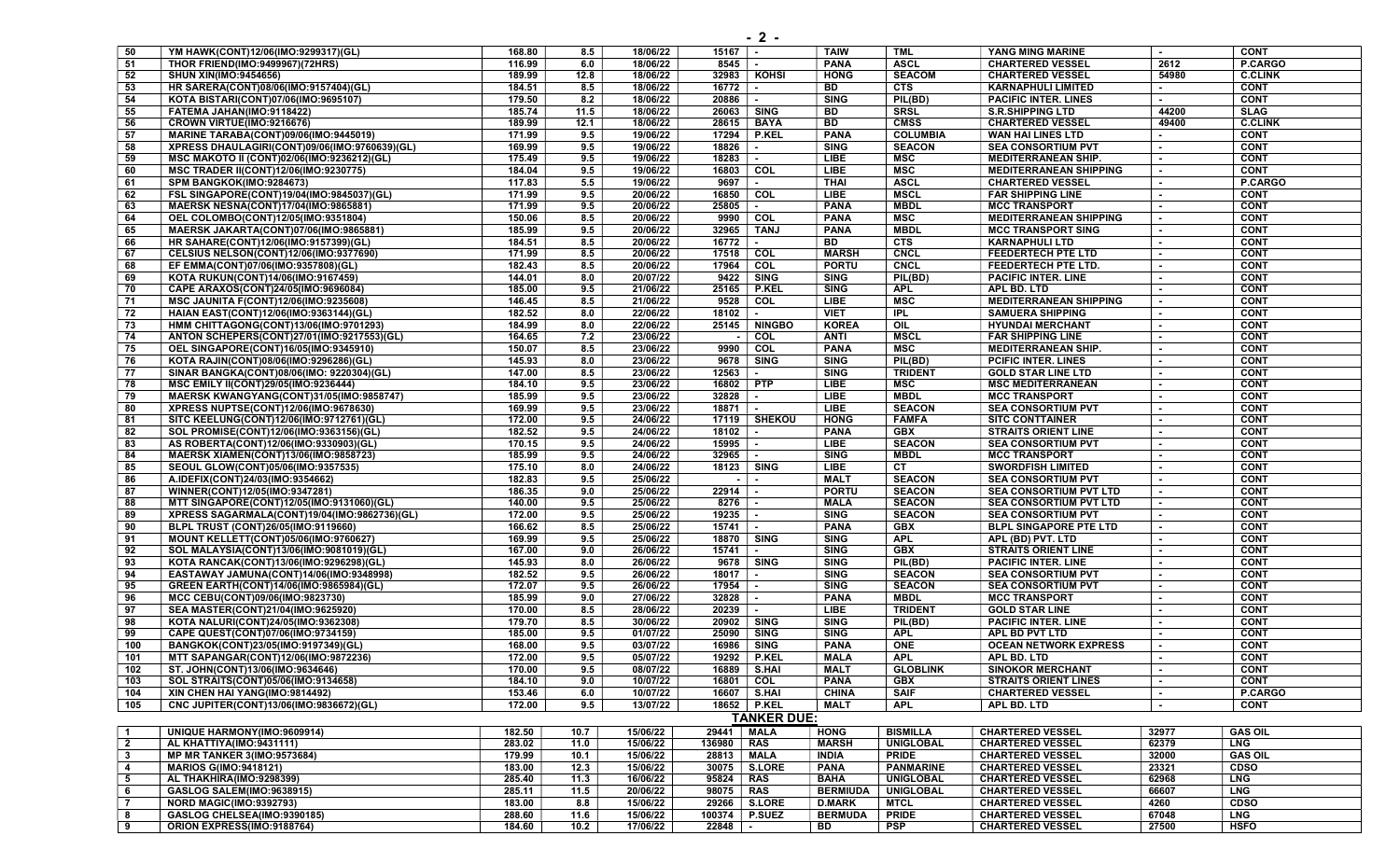|                         | <u>AT KUTUBDIA/MATARBARI ANCHORAGE:</u>                          |                  |                  |                              |            |                            |                             |                            |                     |               |                                     |              |                       |                                |
|-------------------------|------------------------------------------------------------------|------------------|------------------|------------------------------|------------|----------------------------|-----------------------------|----------------------------|---------------------|---------------|-------------------------------------|--------------|-----------------------|--------------------------------|
| $\overline{1}$          | SWIFT CRO(Attach by High Court: 23/02/11)                        | $\sim$           | 184.60           | <b>BALLAST</b>               |            | VIZA                       | <b>PANA</b>                 |                            | <b>BROTHERS</b>     |               | R/A(11/09 AT 1800)                  | 6.5          | ۰.                    |                                |
| $\overline{2}$          | SVITZER CHITTAGONG(IMO:9843493)                                  | $\sim$           | 36.00            | <b>BALLAST</b>               |            | <b>PHUKET</b>              | <b>PANA</b>                 |                            | <b>SEAWAVE</b>      | 16/06 AT 1200 |                                     | 5.0          | $\sim$                |                                |
| $\overline{\mathbf{3}}$ | TUG SVITZER RANGPUR(IMO:9820570)                                 | $\sim$           | 32.00            | <b>BALLAST</b>               |            | <b>SING</b>                | <b>SING</b>                 |                            | <b>SEAWAVE</b>      | 24/09 AT 1700 |                                     | 4.2          | $\sim$                |                                |
| $\overline{\mathbf{4}}$ | <b>TUG SUMMIT PSA-1</b>                                          | $\sim$           | 29.95            | <b>BALLAST</b>               |            | <b>SING</b>                | <b>SING</b>                 |                            | <b>SEAWAVE</b>      |               | R/A(19/04 AT 1200)                  | 4.0          | $\sim$                |                                |
| 5                       | TUG SUMMIT PSA 2(IMO:984352)                                     | $\sim$           | 29.95            | <b>BALLAST</b>               |            | <b>SING</b>                | <b>SING</b>                 |                            | <b>SEAWAVE</b>      |               | R/A(19/04 AT 1200)                  | 4.0          | $\blacksquare$        |                                |
| 6                       | TUG SUMMIT PSA 3(IMO:9843534)                                    |                  | 29.95            | <b>BALLAST</b>               |            | <b>SING</b>                | <b>SING</b>                 |                            | <b>SEAWAVE</b>      |               | R/A(19/04 AT 1200)                  | 4.0          | $\blacksquare$        |                                |
| $\overline{7}$          | <b>TUG SUMMIT PSA 4(IMO:9847229)</b>                             | $\sim$           | 29.95            | <b>BALLAST</b>               |            | <b>SING</b>                | <b>SING</b>                 |                            | <b>SEAWAVE</b>      |               | R/A(19/04 AT 1200)                  | 4.0          | $\blacksquare$        |                                |
| 8                       | <b>TUG SUMMIT PSA 5(IMO:9854272)</b>                             | $\sim$           | 29.95            | <b>BALLAST</b>               |            | <b>SING</b>                | <b>PANA</b>                 |                            | <b>SEAWAVE</b>      |               | R/A(19/04 AT 1200)                  | 4.0          | $\sim$                |                                |
| 9                       | <b>SUMMIT LNG(IMO:9322255)</b>                                   | $\sim$           | 277.00           | ∣ LNG                        |            | <b>RAS</b>                 | <b>BELG</b>                 |                            | <b>UNIGLOBAL</b>    | 20/04 AT 0900 |                                     | 11.7         | 59711                 |                                |
| 10                      | <b>EXCELLENCE</b>                                                | $\sim$           | 277.00   LNG     |                              |            | <b>RAS</b>                 | <b>BELGIUM</b>              |                            | UNIGLOBAL           | 24/04 AT 1400 |                                     | 12.5         | 60047                 |                                |
| 11                      | ATLANTIC PRIDE(IMO:9274616)                                      | $\sim$           | 250.00           | <b>CRUDE OIL</b>             |            | <b>MAL</b>                 | <b>TUVA</b>                 |                            | <b>BASHUND</b>      | 25/12 AT 1756 |                                     | 10.8         | 100092                |                                |
| 12                      | ORANJE(IMO:9263904)                                              | $\sim$           | 185.00           | <b>BALLAST</b>               |            | <b>MILA</b>                | <b>CYP</b>                  |                            | <b>PRANTIK</b>      | 02/02 AT 1000 |                                     | 8.0          |                       |                                |
| 13                      | SVITZER FOXTROT(IMO:9592525)                                     |                  | 45.00            | <b>BALLAST</b>               |            | KOL                        | <b>SING</b>                 |                            | <b>SEAWAVE</b>      |               | R/A(14/03 AT 1830)                  | 5.0          |                       |                                |
| 14                      | TUG TERAS HYDRA(IMO:9531296)                                     | $\sim$           | 36.00            | <b>BALLAST</b>               | 495        | LUMU                       | <b>INDO</b>                 |                            | <b>PRANTIK</b>      | 04/05 AT 1500 |                                     | 4.0          |                       | <b>TOWING BARGE ASLCO 3005</b> |
| 15                      | <b>BARGE ASLCO 3005(NO:401531)</b>                               | $\sim$           | 87.86            | P.CARGO                      | 3527       | <b>LUMU</b>                | <b>SING</b>                 |                            | <b>PRANTIK</b>      | 04/05 AT 1500 |                                     | 4.2          | 7899                  |                                |
| 16                      | LPG WARRIOR(IMO:9317298)(R.2310)                                 | $\sim$           | 230.00           | <b>LPG</b>                   | 45965      | <b>FUJA</b>                | BD                          |                            | <b>INTERPORT</b>    | 08/05 AT 1600 |                                     | 10.8         | 66079                 |                                |
| 17                      | STEMNITSA(IMO:9693070)(R.2754)                                   | $\sim$           |                  | 250.00   CRUD OIL            | 62388      | <b>JABEL</b>               | <b>MALT</b>                 |                            | <b>POTL</b>         |               | 10/06 AT 1000                       | 14.0         | 99912                 |                                |
| 18<br>19                | TUG ORION WB 2(IMO:9560314)<br><b>LPG MARIA(IMO:9228253)</b>     |                  | 24.96<br>119.29  | <b>BALLAST</b><br><b>LPG</b> | 5764       | <b>SING</b><br><b>MONG</b> | <b>NIUE</b><br><b>PANA</b>  |                            | <b>PRANTIK</b>      |               | (R/A 2006 AT 1000)<br>06/06 AT 1342 | 3.4<br>5.60  | $\blacksquare$<br>650 |                                |
| 20                      | *KAMO(IMO:9166833)(R.2836)                                       | $\sim$<br>$\sim$ | 120.00           | <b>P.CARGO</b>               | 8145       | COL                        | <b>PANA</b>                 |                            | <b>NYK</b>          | 13/06 AT 0750 |                                     | 6.03         | 601                   |                                |
| $\overline{21}$         | <b>SERENE THEODORA(IMO:9567946)(R.2733)</b>                      |                  | 190.01           | <b>C.CLINK</b>               | 32884      | YANBU                      | <b>MALT</b>                 |                            | <b>BENCON</b>       | 14/06 AT 1030 |                                     | 12.65        | 54800                 |                                |
|                         |                                                                  |                  |                  |                              |            |                            |                             |                            |                     |               |                                     |              |                       |                                |
|                         | (B): VESSELS AT A/B/C ANCHORAGE:                                 |                  |                  |                              |            |                            |                             |                            |                     |               |                                     |              |                       |                                |
|                         | (B/1) VESSELS READY:                                             |                  |                  |                              |            |                            |                             |                            |                     |               |                                     |              |                       |                                |
| SL.                     | <b>NAME OF VESSEL</b>                                            | R/ON             | <b>LENGTH</b>    | <b>CARGO</b>                 | <b>GRT</b> |                            | <b>L.PORT</b>               | <b>FLAG</b>                | <b>LOCAL AGENT</b>  |               | <b>ARRIVAL DATE &amp;</b>           | <b>ANCHO</b> | <b>DRAFT</b>          | QUANTITY/                      |
| NO.                     |                                                                  |                  |                  |                              |            |                            |                             |                            |                     |               | <b>TIME</b>                         | -RAGE        |                       | <b>REMARKS</b>                 |
| $\overline{1}$          | *SOL HIND(CONT)(IMO:9122057)                                     | 10/06            | 184.10           | <b>CONT</b>                  |            | 16801<br>SING              |                             | <b>PANA</b>                | <b>GBX</b>          |               | 10/06 AT 1636                       | C            | 9.5                   | 1031                           |
| $\overline{2}$          | *MAERSK QINZHOU(CONT)(IMO:9858704)                               | 11/06            |                  | 186.00 CONT                  |            | 32965   P.KEL              |                             | <b>SING</b>                | <b>MBDL</b>         |               | 11/06 AT 0130                       | C            | 9.5                   | 1984                           |
| $\mathbf{3}$            | *CAPE SYROS(CONT)(IMO:9676204)                                   | 11/06            | 185.00           | <b>CONT</b>                  |            | 25165                      | <b>SING</b>                 | <b>CYP</b>                 | CT(BD)              |               | 11/06 AT 1030                       | C            | 9.5                   | 1550                           |
| $\overline{\mathbf{4}}$ | XPRESS LHOTSE(CONT)(IMO:9678642)                                 | 11/06            | 169.99           | <b>CONT</b>                  |            | 18871<br>COL               |                             | <b>LIBE</b>                | <b>SEACON</b>       |               | 11/06 AT 1912                       | C            | 8.9                   | 660                            |
| 5                       | CALA PAGURO(CONT)(IMO:9412787)                                   | 12/06            | 171.99           | <b>CONT</b>                  |            | 17518                      | <b>P.KEL</b>                | LIBE                       | CT.                 |               | 12/06 AT 0609                       | C            | 9.2                   | 924                            |
| 6<br>-7                 | MAERSK CHATTOGRAM(CONT)(IMO:9761023)<br>ALVAN(CONT)(IMO:9165798) | 12/06<br>12/06   | 186.00<br>168.46 | <b>CONT</b><br><b>CONT</b>   |            | 31649<br>15670             | <b>TANJ</b><br><b>P.KEL</b> | <b>SING</b><br><b>IRAN</b> | <b>MBDL</b><br>QCSL |               | 12/06 AT 0630<br>12/06 AT 1443      | C<br>C       | 9.5<br>8.8            | 1910<br>654                    |
| $\overline{\mathbf{8}}$ | KOTA RIA(CONT)(IMO:9296339)                                      | 12/06            |                  | 145.93 CONT                  |            | 9725 SING                  |                             | SING                       | PIL(BD)             |               | 12/06 AT 1836                       | c            | 8.2                   | 576                            |
| 9                       | *HERMANN SCHEPERS(CONT)(IMO:9255751)(GL)                         | 13/06            | 164.65           | <b>CONT</b>                  |            | 9755<br>COL                |                             | <b>ANTI</b>                | <b>MSC</b>          |               | 13/06 AT 0900                       | C            | 7.2                   | 631                            |
| 10                      | <b>MSC POLO II(CONT)(IMO:9139086)</b>                            | 13/06            |                  | 184.10 CONT                  |            | 16661<br>COL               |                             | <b>LIBE</b>                | <b>MSC</b>          |               | 13/06 AT 0930                       | C            | 9.5                   | 611                            |
| 11                      | *OLYMPIA(CONT)(IMO:9765574)(GL)                                  | 13/06            |                  | 172.00 CONT                  |            | 17907                      | <b>HONG</b>                 | <b>MARS</b>                | <b>APL</b>          |               | 13/06 AT 1418                       | C            | 9.3                   | 1102                           |
| 12                      | KOTA BUANA(CONT)(IMO:9638628)                                    | 14/06            | 179.50           | <b>CONT</b>                  |            | 21651                      | <b>SING</b>                 | <b>SING</b>                | PIL(BD)             |               | 14/06 AT 0405                       | C            | 9.0                   | 992                            |
| 13                      | CNC NEPTUNE(CONT)(IMO:9836658)(GL)                               | 14/06            | 172.00           | <b>CONT</b>                  |            | 18652                      | <b>SIKO</b>                 | <b>SING</b>                | <b>APL</b>          |               | 14/06 AT 0410                       | C            | 9.45                  | 1213                           |
| 14                      | XPRESS NILWALA(CONT)(IMO:9744659)(GL)                            | 14/06            | 169.99           | <b>CONT</b>                  |            | 18826<br>COL               |                             | <b>SING</b>                | <b>SEACON</b>       |               | 14/06 AT 2000                       | C            | 7.4                   | 659                            |
| 15                      | <b>CELSIUS NEW ORLEANS(IMO:9412842)</b>                          | 15/06            | 171.99           | <b>CONT</b>                  |            | 17294<br>COL               |                             | <b>MARS</b>                | <b>CNCL</b>         |               | 15/06 AT 0430                       | C            | 7.4                   | 778                            |
| 16                      | GEAT WISDOM(IMO:9207792)(R.2327)                                 | 25/05            |                  | 185.74   GI(SODA ASH)        |            | 26010                      | <b>ZHEN</b>                 | <b>MARSH</b>               | <b>OTSL</b>         |               | 16/05 AT 1145                       | $\mathbf{A}$ | 8.5                   | 40742                          |
| $\overline{17}$         | DARYA SINDHU(IMO:9844992)                                        | 27/05            |                  | 179.97 GI(SCRAP)             |            | 21546<br><b>USA</b>        |                             | <b>HONG</b>                | <b>LITMOND</b>      |               | 25/05 AT 1730                       | в            | 8.5                   | 28066                          |
| 18                      | <b>PRT DREAM(IMO:9524011)</b>                                    | 01/06            |                  | 189.99   GI(ST.COIL)         |            | 31756<br><b>SING</b>       |                             | <b>PANA</b>                | <b>BBAL</b>         |               | 01/06 AT 0300                       | C            | 8.48                  | 29195                          |
| 19                      | <b>KEN UN(IMO:9727089)</b>                                       | 09/06            |                  | 179.99 GI(SCRAP)             |            | 22501                      | <b>SING</b>                 | <b>PANA</b>                | <b>LITMOND</b>      |               | 06/06 AT 1642                       | A            | 8.5                   | 32999                          |
| 20                      | AFRICA PRIDE(IMO:9002166)                                        | 11/06            | 179.00 GI        |                              |            |                            | <b>TAIW</b>                 | <b>PANA</b>                | <b>RAB</b>          |               | R/A(14/06 AT 1130)                  | C            | 8.0                   | 18076                          |
| - 21                    | HAN ZHI(IMO:9135877)                                             | 11/06            |                  | 107.42 P.CARGO               |            | IND.<br>5799               |                             | <b>SING</b>                | QNS                 |               | 11/06 AT 1300                       | C            | 7.9                   | 1740                           |
| 22                      | *ATHOS(IMO:9320336)                                              | 11/06            |                  | 178.72   LOG                 |            | 19198                      | <b>B.SHUN</b>               | <b>BAHA</b>                | A&J                 |               | 11/06 AT 2000                       | C            | 8.5                   | 23620                          |
| 23                      | KOOKYANG EXPRESS(IMO:9244312)                                    | 13/06            | 112.00           | <b>P.CARGO</b>               |            |                            | <b>SING</b>                 | <b>KOREA</b>               | QNS                 |               | R/A(13/06 AT 1800)                  | C            | 6.8                   | 1771                           |
|                         | (B/2): VESSELS NOT READY:                                        |                  |                  |                              |            |                            |                             |                            |                     |               |                                     |              |                       |                                |
| $\overline{1}$          | ASL MERCURY(IMO:9519303)(R.2697)                                 | $\sim$           |                  | 190.00 GI(SODA ASH)          |            | 32987   P.KEL              |                             | <b>LIBE</b>                | COSCOL              |               | 08/06 AT 1818                       | A            | 11.2                  | 44403                          |
| $\overline{2}$          | KHADEEJAH JAHAN II(IMO:9407536)(R.2682)                          | $\sim$           |                  | 189.90 SLAG                  |            | 30816   SING               |                             | <b>BD</b>                  | <b>SRSL</b>         |               | 08/06 AT 1300                       | A            | 10.8                  | 41300                          |
| $\overline{\mathbf{3}}$ | ANDREA ENTERPRISE(IMO:9749946)                                   | $\sim$           |                  | 179.96   GI(SCRAP)           |            | 21525   SING               |                             | <b>PANA</b>                | <b>ABC</b>          |               | 10/06 AT 2100                       | A            | 9.75                  | 31660                          |
| 4                       | <b>DONG MINH(IMO:9180035)</b>                                    |                  |                  | 169.00   P.CARGO             |            |                            | S.HAI                       | <b>PANA</b>                | QNS                 |               | R/A(08/06 AT 1820)                  | C            | 7.0                   | 388                            |
| 5                       | *ORIENTAL DIAMOND(IMO:9399868)                                   | $\sim$           |                  | 183.00 GAS OIL               |            | 30110                      | <b>SING</b>                 | <b>PANA</b>                | <b>PRIDE</b>        |               | 11/06 AT 2130                       | в            | 10.8                  | 34603                          |
| 6                       | AISHA SARWAR(IMO:9200433)(R.2790)                                | $\sim$           |                  | 189.33   C.CLINK             |            | 22612                      | BAYA                        | BD                         | <b>SRSL</b>         |               | 10/06 AT 0900                       | A            | 11.5                  | 43600                          |
| $\overline{7}$          | *ATHENIA(IMO:9498951)(R.2753)                                    | $\sim$           |                  | 110.00   RBD                 |            | 5256                       | MALA                        | <b>SING</b>                | <b>MTCL</b>         |               | 12/06 AT 1918                       | C            | 8.0                   | 8000                           |
| 8                       | <b>ES VALOR(IMO:9843625)</b>                                     | $\sim$           |                  | 140.00   RBD                 |            | 8916   PANT                |                             | <b>LIBE</b>                | <b>BERING</b>       |               | 13/06 AT 0420                       | C            | 8.3                   | 11999                          |
| $\overline{\bullet}$    | *HAFNIA VICTORIA(IMO:9360439)(R.2862)                            | $\sim$           |                  | 182.00   HSFO                |            | 22521                      | <b>SING</b>                 | <b>SING</b>                | <b>PRIDE</b>        |               | 14/06 AT 1718                       | в            | 8.2                   | 20028                          |
|                         | (B/3): VESSELS AWAITING EMPLOYEMENT/INSTRUCTION:                 |                  |                  |                              |            |                            |                             |                            |                     |               |                                     |              |                       |                                |
| $\overline{1}$          | <b>CRYSTAL SAPPHIRE</b>                                          | $\sim$           | $189.00$ -       |                              |            |                            | <b>SALALA</b>               | BD                         | <b>CNL</b>          |               | 22/12 AT 0212                       | A            | 6.0                   | A/.FOR OWNER INSTRUCTION       |
| $\overline{2}$          | <b>CRYSTAL GOLD</b>                                              | $\sim$           |                  | 168.30 BALLAST               |            |                            | <b>CTG</b>                  | <b>IND</b>                 | <b>CNL</b>          |               | 15/03 AT 1430                       | C            | 5.6                   | $\sim$                         |
| $\overline{\mathbf{3}}$ | <b>CHELSEA</b>                                                   | $\sim$           |                  | 189.00   BALLAST             |            |                            |                             | $\sim$                     | $\overline{?}$      |               | 21/04 AT 0248                       | $\sim$       | $\sim$                | $\sim$                         |

## $-3 -$ <br>29982 | MALA 10 GREEN POINT(IMO:9259886) 183.00 9.1 15/06/22 29982 MALA LIBE AQUAT CHARTERED VESSEL 27471 HSFO

11 | HS HAMBURG(IMO:9657806) | 183.00 | 10.7 | 15/06/22 | 29735 | SING | PRIDE | CHARTERED VESSEL | 33000 | GAS OIL